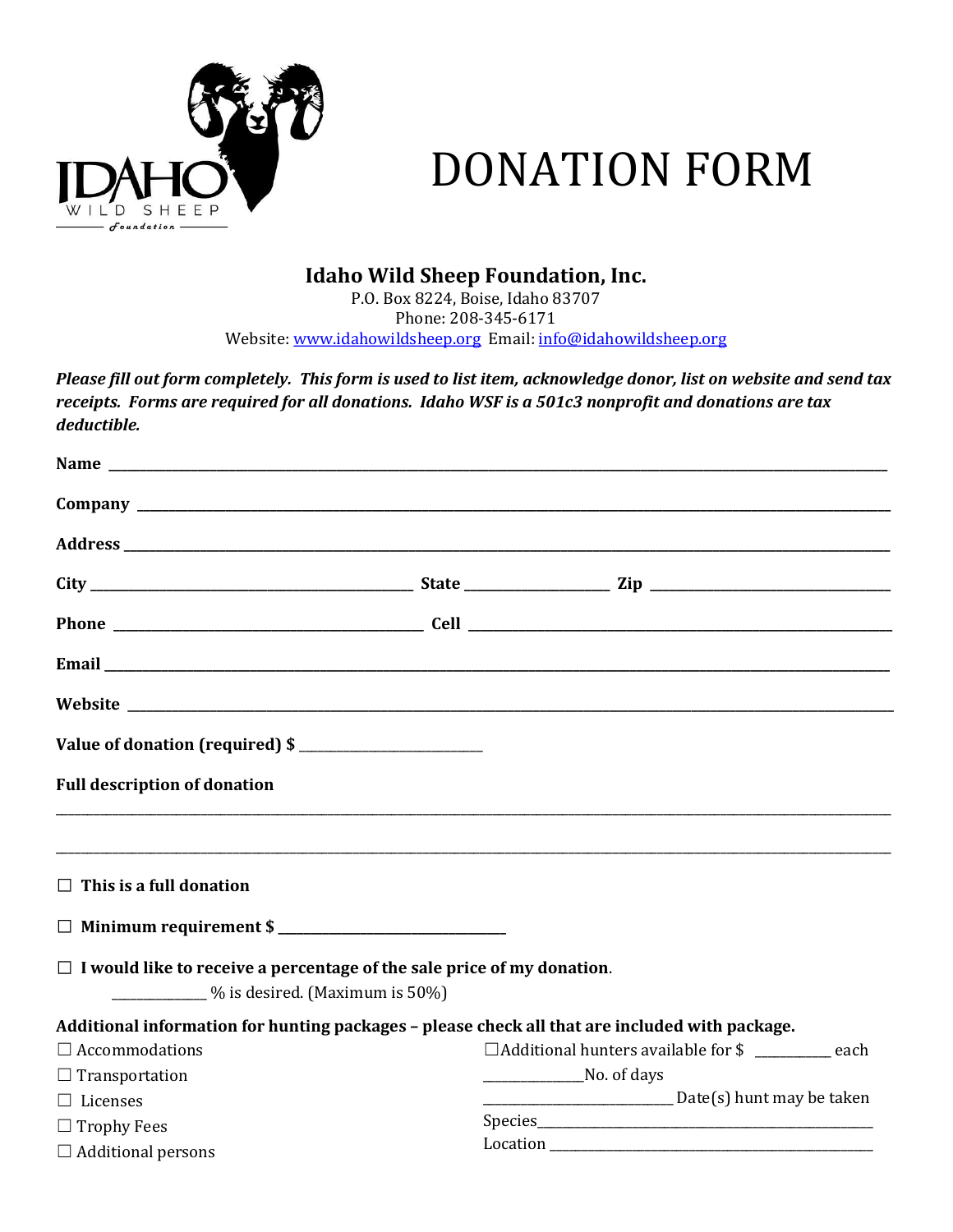Not included with donation (please list taxes, fees, any required fees that are not included):

\*Please send a high resolution logo to info@idahowildsheep.org for use on the web and promotional

\_\_\_\_\_\_\_\_\_\_\_\_\_\_\_\_\_\_\_\_\_\_\_\_\_\_\_\_\_\_\_\_\_\_\_\_\_\_\_\_\_\_\_\_\_\_\_\_\_\_\_\_\_\_\_\_\_\_\_\_\_\_\_\_\_\_\_\_\_\_\_\_\_\_\_\_\_\_\_\_\_\_\_\_\_\_\_\_\_\_\_\_\_\_\_\_\_\_\_\_\_\_\_\_\_\_\_\_\_\_\_\_\_\_\_\_\_\_\_\_\_\_\_\_\_\_\_\_\_\_\_\_ \_\_\_\_\_\_\_\_\_\_\_\_\_\_\_\_\_\_\_\_\_\_\_\_\_\_\_\_\_\_\_\_\_\_\_\_\_\_\_\_\_\_\_\_\_\_\_\_\_\_\_\_\_\_\_\_\_\_\_\_\_\_\_\_\_\_\_\_\_\_\_\_\_\_\_\_\_\_\_\_\_\_\_\_\_\_\_\_\_\_\_\_\_\_\_\_\_\_\_\_\_\_\_\_\_\_\_\_\_\_\_\_\_\_\_\_\_\_\_\_\_\_\_\_\_\_\_\_\_\_\_\_ \_\_\_\_\_\_\_\_\_\_\_\_\_\_\_\_\_\_\_\_\_\_\_\_\_\_\_\_\_\_\_\_\_\_\_\_\_\_\_\_\_\_\_\_\_\_\_\_\_\_\_\_\_\_\_\_\_\_\_\_\_\_\_\_\_\_\_\_\_\_\_\_\_\_\_\_\_\_\_\_\_\_\_\_\_\_\_\_\_\_\_\_\_\_\_\_\_\_\_\_\_\_\_\_\_\_\_\_\_\_\_\_\_\_\_\_\_\_\_\_\_\_\_\_\_\_\_\_\_\_\_\_

materials.

\*For donations over \$500, please send advertisement for journal (see Donor benefits for size).

Idaho Wild Sheep Foundation reserves the right to reject or withdraw acceptance of any donation. Additional Idaho WSF policies are listed on next page. Your signature below indicates you have read and agree to adhere to these policies.

| Signature of Donor                                                               | Date |  |  |  |
|----------------------------------------------------------------------------------|------|--|--|--|
| Donation taken by (Idaho WSF board member or officer) __________________________ |      |  |  |  |
|                                                                                  |      |  |  |  |
| $\Box$ Needs certificate made (includes hunts)                                   |      |  |  |  |
| $\Box$ Needs table topper (If we do not have physical item)                      |      |  |  |  |
| Special notes:                                                                   |      |  |  |  |
|                                                                                  |      |  |  |  |
|                                                                                  |      |  |  |  |

## Idaho Wild Sheep Foundation, Inc. Chapter Donation Policies

Idaho WSF reserves the right to use this donation in whatever way is deemed most beneficial to the Chapter.

Idaho WSF reserves the right to reject or cancel this donation at any time for any reason. The Chapter shall not be liable to the Donor for any loss, damage, or expense claimed to have been suffered by the Donor as a result of such termination.

For those entitled to a return split, be aware that no payment or commission will be paid to the Donor until purchaser has made payment in full to Idaho WSF. Donors whose items have been paid for should allow 4 weeks following Convention to receive a check from Idaho WSF.

### ART OR MERCHANDISE DONATIONS

Donors of art or merchandise are required to provide proper packaging and/or crating of their donation to ensure that the item will not be damaged during transportation.

Donations of high value jewelry should include an appraisal.

### HUNT, TRIP OR VACATION DONATIONS

WSF Idaho Chapter does not accept donations for which the sale is contingent upon the purchaser supplying another hunter, or one that requires the purchaser to upgrade the hunt and harvest additional animals, or one that requires any other increment of cost to the purchaser. The Donor may provide the opportunity for the purchaser to harvest animals at their discretion.

Any donated hunt may necessitate the payment by the purchaser of government licenses or government assessed trophy fees, but no donated hunt shall require the purchaser to pay any additional outfitter imposed trophy, harvest or kill fees.

The Donor of hunts, trip or wilderness vacations can choose to receive up to 50% split of the sale price.

\*For donations over \$10,000 splits greater than 50% will be considered.

Trips or Wilderness Vacations must be for at least 2 people and for a minimum of 2 days.